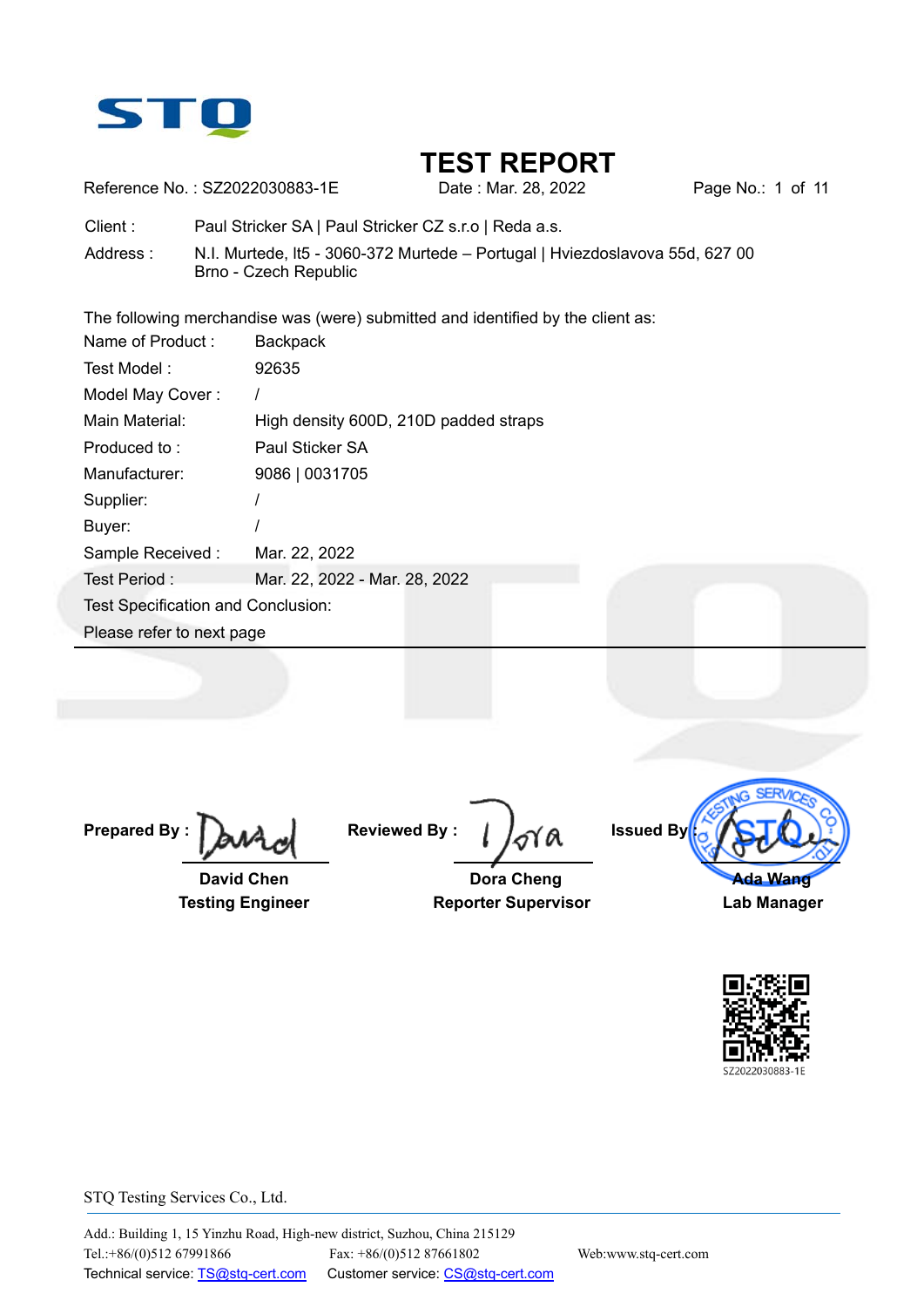

Reference No.: SZ2022030883-1E Date : Mar. 28, 2022 Page No.: 2 of 11

|                | <b>Test Request</b>                                                                                                                                        | <b>Conclusion</b> |
|----------------|------------------------------------------------------------------------------------------------------------------------------------------------------------|-------------------|
| 1.             | Tris(aziridinyl)phosphinoxide content according to EC Regulation 1907/2006,<br>REACH Annex XVII (entry 7)                                                  | <b>PASS</b>       |
| 2.             | Tris (2,3 dibromopropyl) phosphate content according to<br>EC Regulation 1907/2006, REACH Annex XVII (entry 4)                                             | <b>PASS</b>       |
| 3.             | Polybromobiphenyls (PBB) content according to EC Regulation 1907/2006,<br>REACH Annex XVII (entry 8)                                                       | <b>PASS</b>       |
| 4.             | AZO contents according to EC Regulation 1907/2006,<br>REACH Annex XVII (entry 43)                                                                          | <b>PASS</b>       |
| 5.             | Organotin content according to EC Regulation 1907/2006,<br>REACH Annex XVII (entry 20)                                                                     | <b>PASS</b>       |
| 6.             | Lead (Pb) content according to EC Regulation 1907/2006,<br>REACH Annex XVII (entry 63)                                                                     | <b>PASS</b>       |
| 7 <sub>1</sub> | Cadmium (Cd) content according to EC Regulation 1907/2006,<br><b>REACH Annex XVII (entry 23)</b>                                                           | <b>PASS</b>       |
| 8.             | Phthalate content according to EC Regulation 1907/2006,<br>REACH Annex XVII (entry 51&52)                                                                  | <b>PASS</b>       |
| 9.             | Polycyclic Aromatic Hydrocarbons (PAHs) contents according to<br>EC Regulation 1907/2006, (EU) No 1272/2013 Amending<br>PAHs of REACH Annex XVII(entry 50) | <b>PASS</b>       |

**\*\*\*\*\*\*\*\* To be continued \*\*\*\*\*\*\*\***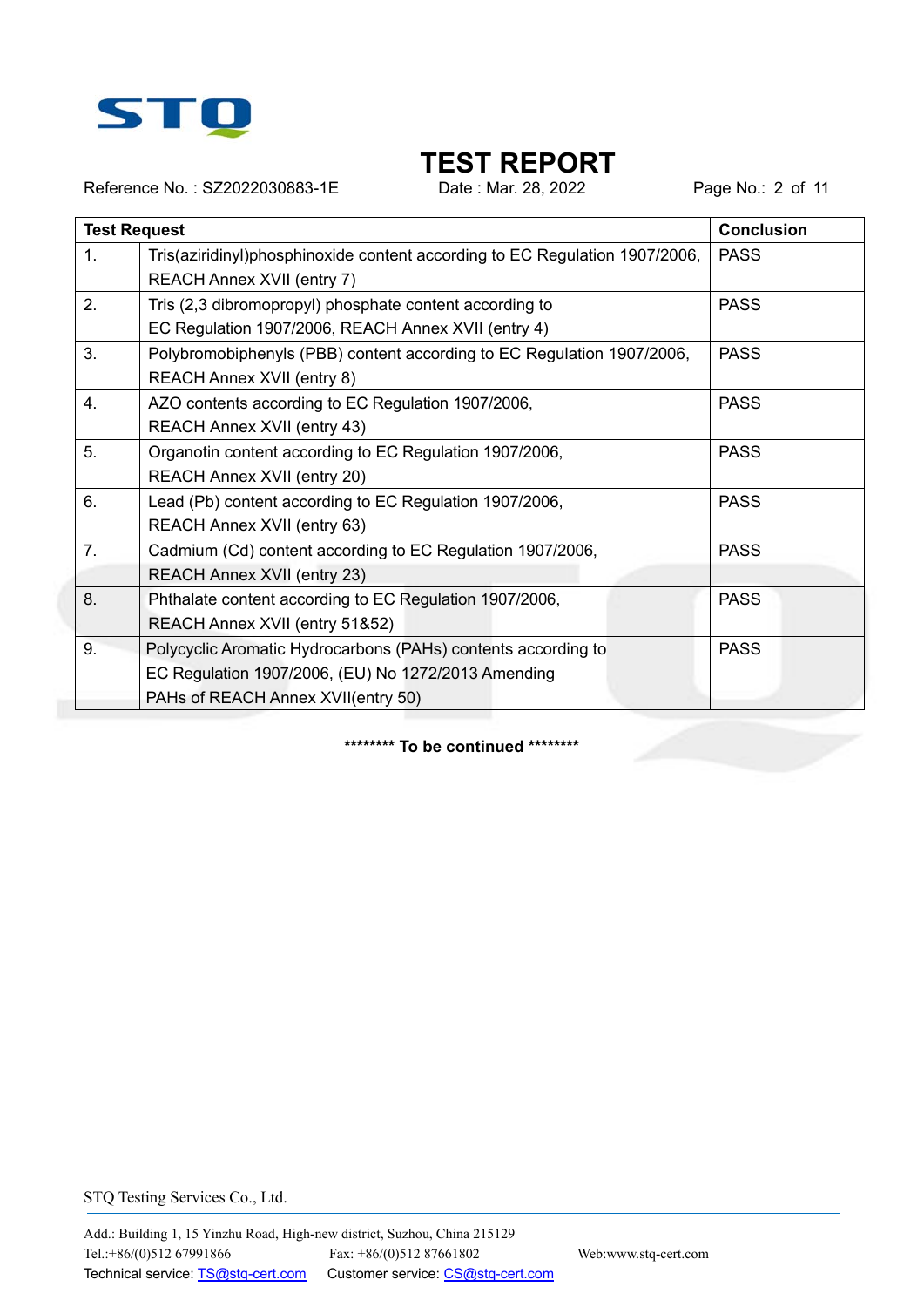

Reference No.: SZ2022030883-1E Date : Mar. 28, 2022 Page No.: 3 of 11

#### **TEST RESULTS:**

#### **1. Tris(aziridinyl)phosphinoxide content**

**Test Method:** With reference to DIN EN 16377-2013, Analysis was performed with GC-MS.

| Test Item(s)                  | <b>MDL</b><br>(mg/kg) |      | <b>Limited Value*</b><br>(mg/kg) |
|-------------------------------|-----------------------|------|----------------------------------|
| Tris(aziridinyl)phosphinoxide | 50                    | N.D. | Absent                           |

**Remark:** \*The Limited value is based on EC Regulation 1907/2006, REACH Annex XVII (entry 7)

#### **2. Tris (2,3 dibromopropyl) phosphate**

**Test Method:** With reference to DIN EN 16377-2013/DIN EN 71-10-2006, Analysis was performed with GC-MS.

| Test Item(s)                       | <b>MDL</b><br>(mg/kg) | <b>Test Result</b><br>(mg/kg)<br>1# | <b>Limited Value**</b><br>(mg/kg) |
|------------------------------------|-----------------------|-------------------------------------|-----------------------------------|
| Tris (2,3 dibromopropyl) phosphate | 50                    | N.D.                                | Absent                            |

**Remark:** \*\*The Limited value is based on EC Regulation 1907/2006, REACH Annex XVII (entry 4)

#### **3. Polybromobiphenyls (PBB) content**

**Test Method:** With reference to DIN EN 16377-2013, Analysis was performed with GC-MS.

| Test Item(s)             | <b>MDL</b><br>(mg/kg) | <b>Test Result</b><br>(mg/kg)<br>1# | <b>Limited Value***</b><br>(mg/kg) |
|--------------------------|-----------------------|-------------------------------------|------------------------------------|
| Polybromobiphenyls (PBB) | 5                     | N.D.                                | Absent                             |

**Remark:** \*\*\*The Limited value is based on EC Regulation 1907/2006, REACH Annex XVII (entry 8)

**\*\*\*\*\*\*\*\* To be continued \*\*\*\*\*\*\*\***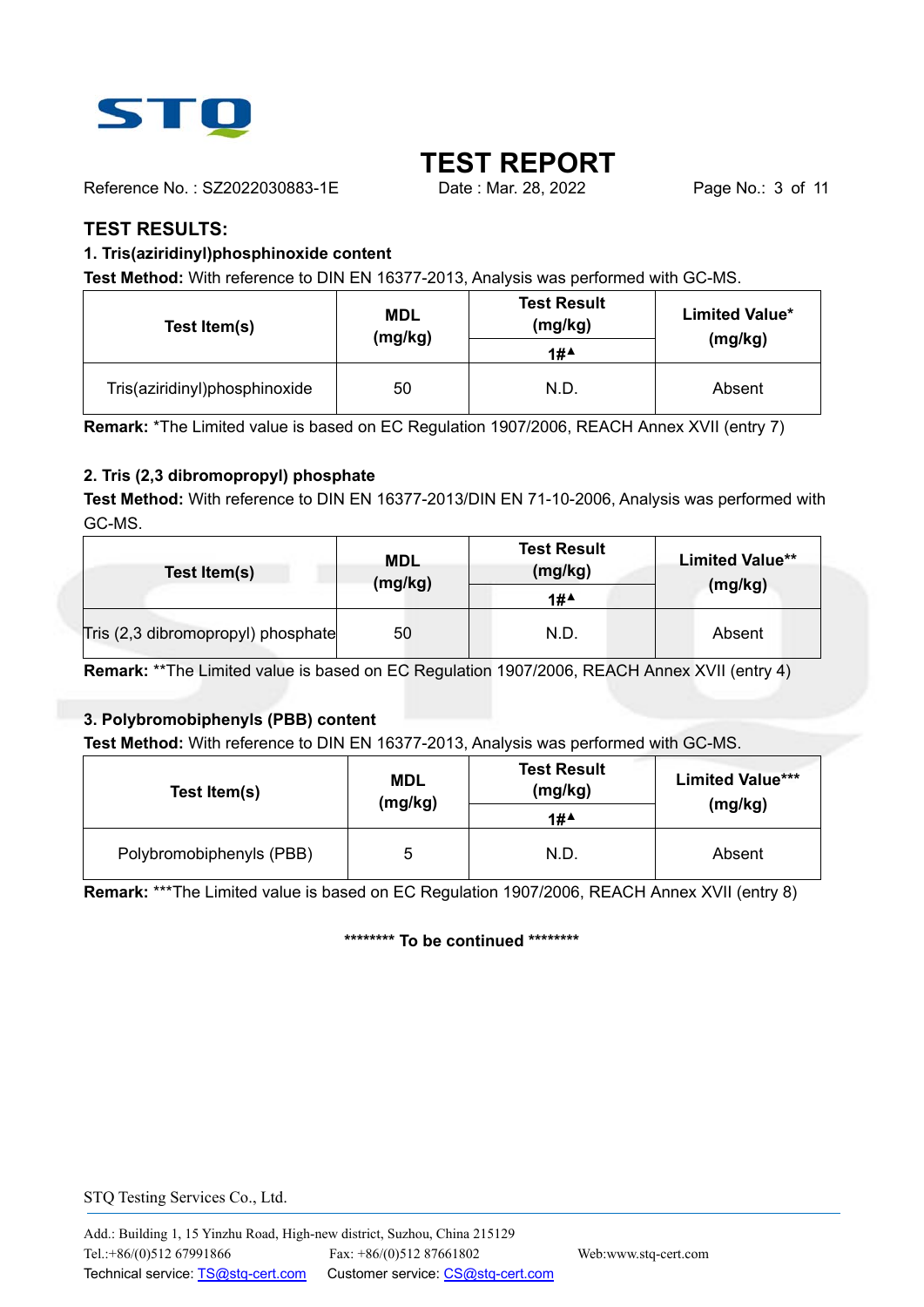

Reference No.: SZ2022030883-1E Date : Mar. 28, 2022 Page No.: 4 of 11

#### **4. AZO Contents**

**Test Method:** With reference to EN ISO 14362-1:2017, Analysis was performed by GC-MS.

| <b>Test Items</b> |                                       | <b>MDL</b> |      | <b>Test Results</b> | Limited   |
|-------------------|---------------------------------------|------------|------|---------------------|-----------|
|                   |                                       | (mg/kg)    |      | (mg/kg)             | Value**** |
| <b>CAS NO.</b>    | prohibitive aromatic amines           |            | 1#   | $2#^*$              | (mg/kg)   |
| $92 - 67 - 1$     | 4-Aminobiphenyl                       | 5          | N.D. | N.D.                | 30        |
| 92-87-5           | <b>Benzidine</b>                      | 5          | N.D. | N.D.                | 30        |
| 95-69-2           | 4-Chloro-o-toluidine                  | 5          | N.D. | N.D.                | 30        |
| 91-59-8           | 2-Naphthylamine                       | 5          | N.D. | N.D.                | 30        |
| 97-56-3           | O-Aminoazotoluene                     | 5          | N.D. | N.D.                | 30        |
| 99-55-8           | 5-nitro-o-toluidine                   | 5          | N.D. | N.D.                | 30        |
| 106-47-8          | 4-Chloroaniline                       | 5          | N.D. | N.D.                | 30        |
| 615-05-4          | 4-methoxy-m-phenylenediamine          | 5          | N.D. | N.D.                | 30        |
| 101-77-9          | 4,4'-methylenedianiline               | 5          | N.D. | N.D.                | 30        |
| $91 - 94 - 1$     | 3,3'-Dichlorobenzidine                | 5          | N.D. | N.D.                | 30        |
| 119-90-4          | 3,3'-Dimethoxybenzidine               | 5          | N.D. | N.D.                | 30        |
| 119-93-7          | 3,3'-Dimethylbenzidine                | 5          | N.D. | N.D.                | 30        |
| 838-88-0          | 4,4'-methylenedi-o-toluidine          | 5          | N.D. | N.D.                | 30        |
| 120-71-8          | P-Cresidine                           | 5          | N.D. | N.D.                | 30        |
| $101 - 14 - 4$    | 4,4'-Methylene-bis-(2-Chloro-aniline) | 5          | N.D. | N.D.                | 30        |
| 101-80-4          | 4,4'-oxydianiline                     | 5          | N.D. | N.D.                | 30        |
| 139-65-1          | 4,4'-Thiodianiline                    | 5          | N.D. | N.D.                | 30        |
| 95-53-4           | O-Toluidine                           | 5          | N.D. | N.D.                | 30        |
| 95-80-7           | 4-methyl-m-phenylenediamine           | 5          | N.D. | N.D.                | 30        |
| 137-17-7          | 2,4,5-Trimethylaniline                | 5          | N.D. | N.D.                | 30        |
| 60-09-03          | 4-Aminoazobenzene                     | 5          | N.D. | N.D.                | 30        |
| 90-04-0           | O-Anisidine                           | 5          | N.D. | N.D.                | 30        |

**Remark:** \*\*\*\* The Limited value is based on EC Regulation 1907/2006,REACH Annex XVII (entry 43).

#### **\*\*\*\*\*\*\*\* To be continued \*\*\*\*\*\*\*\***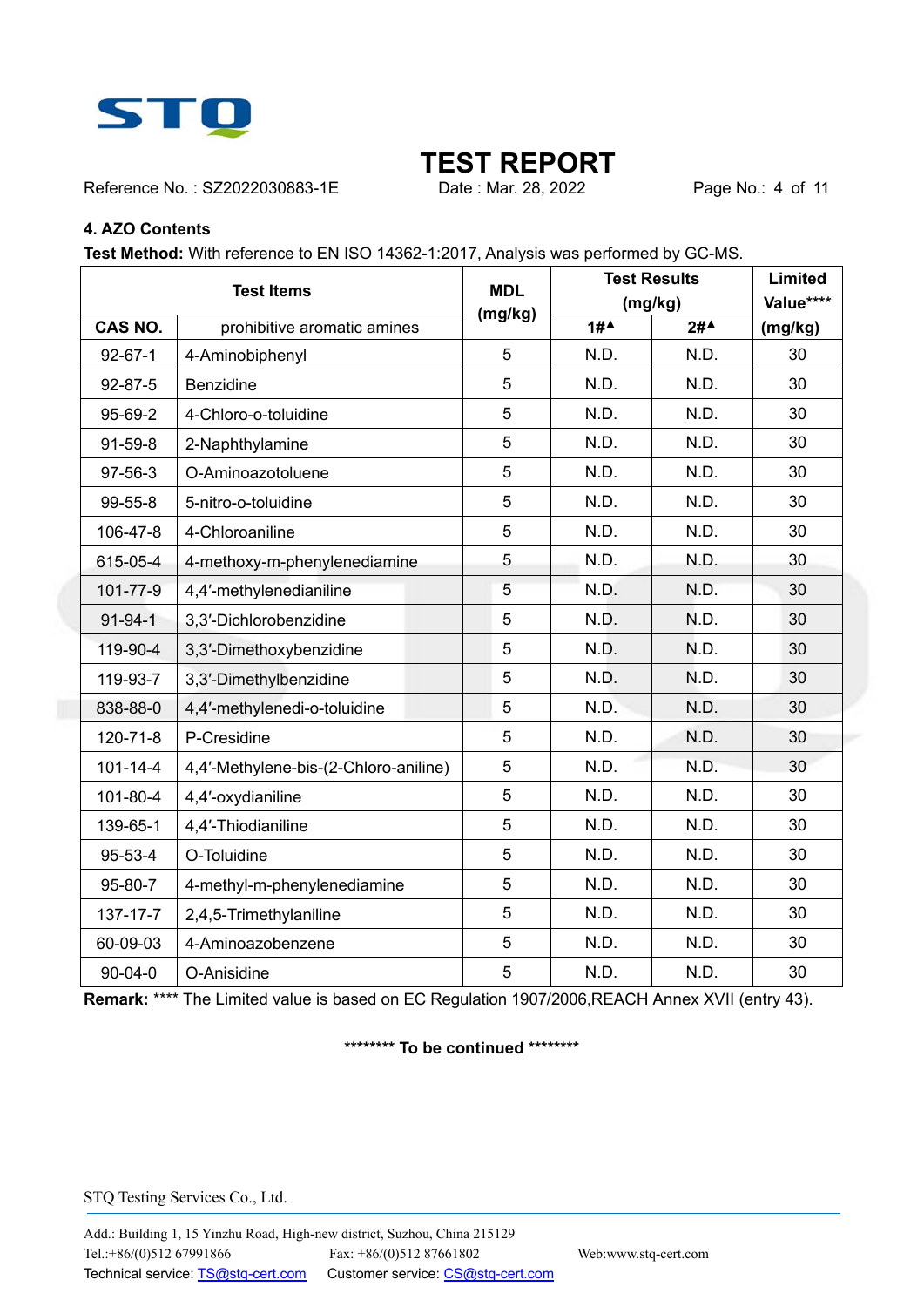

Reference No.: SZ2022030883-1E Date: Mar. 28, 2022 Page No.: 5 of 11

#### **5. Organotin Content**

**Test Method:** With reference to DIN EN ISO 17353-2005, Analysis was performed by GC-MS.

| <b>Test Items</b>    | Unit  | <b>MDL</b> | <b>Test Results</b><br>Limited<br>Value***** |      |
|----------------------|-------|------------|----------------------------------------------|------|
|                      |       |            | 1#                                           |      |
| Dioctyl tin (DOT)    | mg/kg | 0.1        | N.D.                                         | 1000 |
| Dibutyl tin (DBT)    | mg/kg | 0.1        | N.D.                                         | 1000 |
| Tributyl tin (TBT)   | mg/kg | 0.1        | N.D.                                         | 1000 |
| Triphenyl tin (TphT) | mg/kg | 0.1        | N.D.                                         | 1000 |

**Remark:** \*\*\*\*\* The Limited value is based on EC Regulation 1907/2006, REACH Annex XVII (entry 20)

#### **6. Lead(Pb) Content**

**Test Method:** With reference to EPA 3052-1996 & EPA 6010D-2018, Analysis was performed by ICP-AES.

| <b>Test Item</b> | <b>MDL</b> | <b>Test Results</b><br>(mg/kg) |        | Limited Value# |      |         |
|------------------|------------|--------------------------------|--------|----------------|------|---------|
|                  | (mg/kg)    | 1#                             | $2#^4$ | 3#             | 4#   | (mg/kg) |
| Lead(Pb)         | 10         | N.D.                           | N.D.   | N.D.           | N.D. | 500     |

**Test Method:** With reference to EPA 3050B-1996 & EPA 6010D-2018, Analysis was performed by ICP-AES.

| <b>Test Item</b> | <b>MDL</b><br>(mg/kg) | <b>Test Results</b><br>(mg/kg)<br>5# | Limited Value#<br>(mg/kg) |
|------------------|-----------------------|--------------------------------------|---------------------------|
| Lead(Pb)         | 10                    | N.D.                                 | 500                       |

**Remark: #**The Limited value is based on EC Regulation 1907/2006,REACH Annex XVII (entry 63).

#### **7. Cadmium (Cd) Content**

**Test Method:** With reference to EN 1122- 2001 Method B, Analysis was performed by ICP-AES.

| Test Item(s) | <b>MDL</b> | <b>Test Results</b><br>(mg/kg) | Limited Value## |         |
|--------------|------------|--------------------------------|-----------------|---------|
|              | (mg/kg)    | 3#                             | 4#              | (mg/kg) |
| Cadmium (Cd) | 10         | N.D.                           | N.D.            | 100     |

**Remark: ##**The Limited value is based on EC Regulation 1907/2006, REACH Annex XVII (entry 23).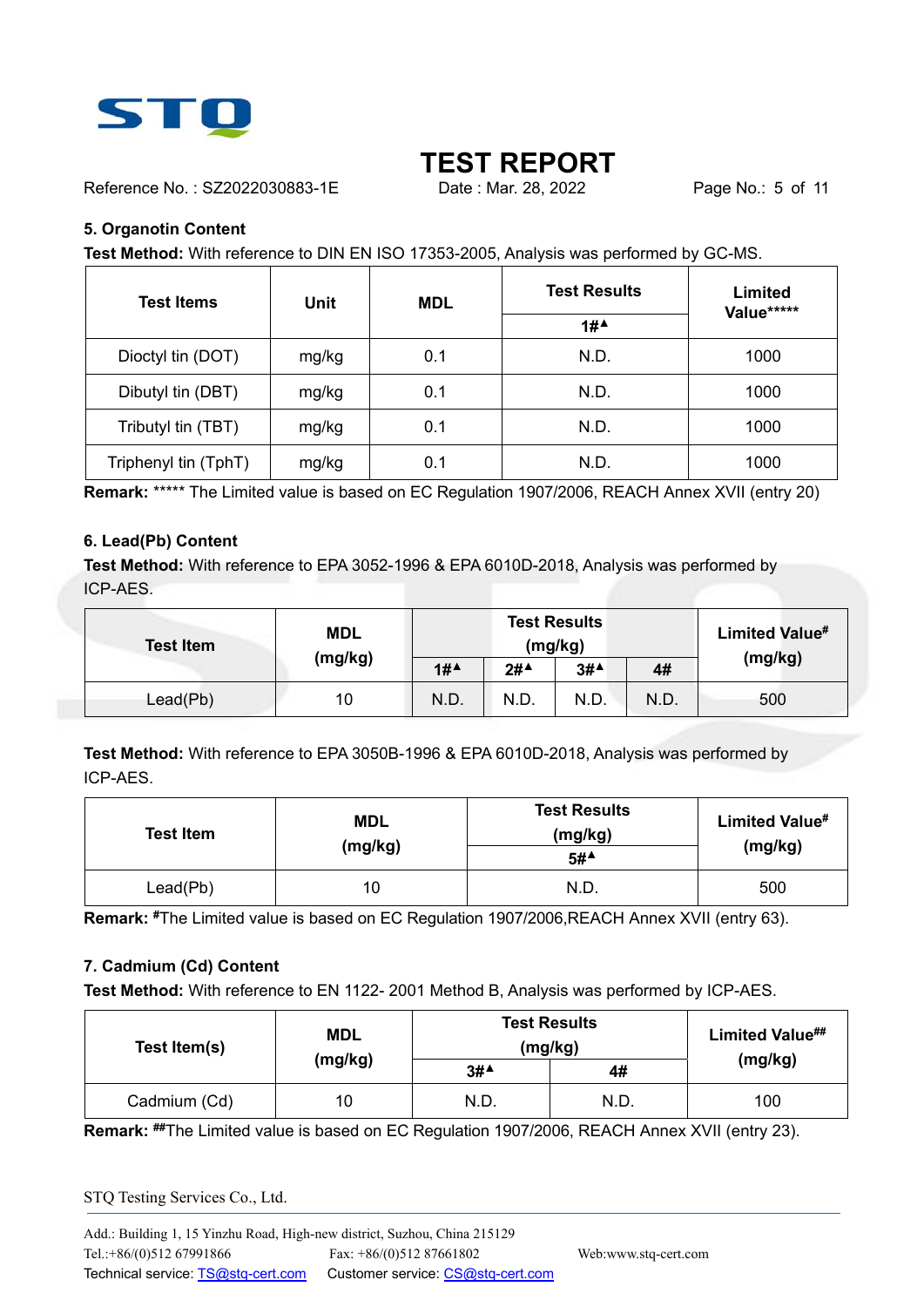

Reference No.: SZ2022030883-1E Date : Mar. 28, 2022 Page No.: 6 of 11

#### **8. Phthalates Content**

**Test Method:** With reference to EN 14372-2004, Analysis was performed by GC-MS. (8-1) For plasticized materials (including toys and childcare articles)

| Test Item(s)                     | Unit | <b>MDL</b> | <b>Test Results</b>                    | Limited Value### |
|----------------------------------|------|------------|----------------------------------------|------------------|
|                                  |      |            | $3#$ <sup><math>\triangle</math></sup> |                  |
| Dibutyl Phthalate((DBP)          |      | 0.005      | N.D.                                   |                  |
| Benzylbutyl Phthalate(BBP)       |      | 0.005      | N.D.                                   |                  |
| Di-(2-ethylhexyl)Phthalate(DEHP) | $\%$ | 0.005      | N.D.                                   |                  |
| Di-isobutyl phthalate (DIBP)     |      | 0.005      | N.D.                                   |                  |
| Total (DBP+BBP+DEHP+DIBP)        |      |            | < 0.020                                | < 0.1            |

(8-2) For toys and childcare articles that can be mouthed

| Test Item(s)                | Unit          | <b>MDL</b> | <b>Test Results</b><br>$3#$ <sup><math>\triangle</math></sup> | <b>Limited Value###</b> |
|-----------------------------|---------------|------------|---------------------------------------------------------------|-------------------------|
| Di-iso-nonylphthalate(DINP) |               | 0.005      | N.D.                                                          |                         |
| Di-n-octylphthalate(DNOP)   |               | 0.005      | N.D.                                                          |                         |
| Di-iso-decylphthalate(DIDP) | $\frac{0}{0}$ | 0.005      | N.D.                                                          |                         |
| Total (DINP+DNOP+DIDP)      |               |            | < 0.015                                                       | < 0.1                   |

**Remark: ###**The Limited value is based on EC Regulation 1907/2006, REACH Annex XVII (entry 51&52).

**\*\*\*\*\*\*\*\* To be continued \*\*\*\*\*\*\*\***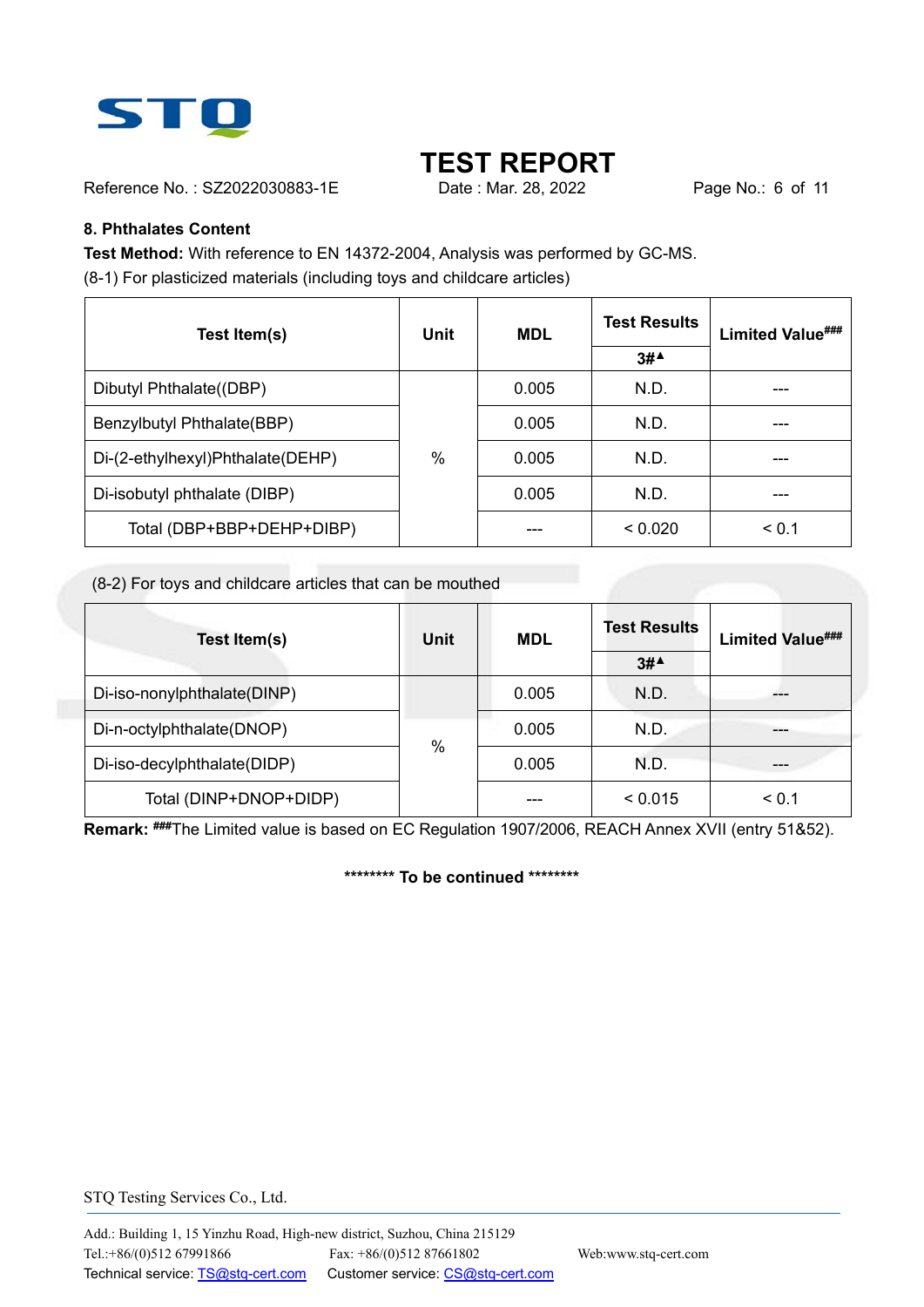

Reference No.: SZ2022030883-1E Date: Mar. 28, 2022 Page No.: 7 of 11

#### **9. PAHs Contents**

**Test Method:** With reference to AfPS GS 2019:01 PAK, Analysis was performed by GC-MS.

| <b>Test Items</b>      | CAS No.       | <b>MDL</b> | <b>Test Results</b><br>(mg/kg)         | Limited Value####<br>(mg/kg) |                    |
|------------------------|---------------|------------|----------------------------------------|------------------------------|--------------------|
|                        |               | (mg/kg)    | $3#$ <sup><math>\triangle</math></sup> | <b>Category I</b>            | <b>Category II</b> |
| Benzo[a]pyrene         | $50-32-8$     | 0.1        | N.D.                                   |                              | 0.5                |
| Benzo[e]pyrene         | 192-97-2      | 0.1        | N.D.                                   |                              | 0.5                |
| Benzo[a]anthracene     | $56 - 55 - 3$ | 0.1        | N.D.                                   |                              | 0.5                |
| Chrysene               | 218-01-9      | 0.1        | N.D.                                   |                              | 0.5                |
| Benzo[b]fluoranthene   | 205-99-2      | 0.1        | N.D.                                   | 1                            | 0.5                |
| Benzo[j]fluoranthene   | 205-82-3      | 0.1        | N.D.                                   |                              | 0.5                |
| Benzo[k]fluoranthene   | 207-08-9      | 0.1        | N.D.                                   |                              | 0.5                |
| Dibenzo[a,h]anthracene | 53-70-3       | 0.1        | N.D.                                   |                              | 0.5                |

**Remark: ####**The Limited value is based on (EU) No 1272/2013 Amending PAHS of REACH Annex XVII(entry 50).

#### **LIMITS FOR PAH :**

| <b>Parameter</b> | <b>Category I</b>                                                                                                                                                                                                                 | <b>Category II</b>                                          |  |
|------------------|-----------------------------------------------------------------------------------------------------------------------------------------------------------------------------------------------------------------------------------|-------------------------------------------------------------|--|
| <b>PAHs</b>      | Such articles include amongst other:<br>1. Sport equipment such as bicycles, golf clubs, racquets<br>2. House-hold utensils, trolleys, walking frames<br>3. tools for domestic use<br>4. clothing, footwear, gloves and sportwear | Toys, including<br>activity toys, and<br>childcare articles |  |
|                  | 5. watch-straps, wrist-bands, masks, head-bands                                                                                                                                                                                   |                                                             |  |

**Note :** 1) MDL = Method Detection Limit.

- 2) N.D. = Not detected, less than MDL.
- 3) "**---**" = Not Regulated.
- 4)  $%$  = Percentage by weight.
- 5) **▲**As the client required, the sample was tested in mixture.

#### **Test Part Description:**

- 1# Green fabric + green lining + black webbing
- 2# Green edging + dark green zipper cloth
- 3# Dark green plastic zipper teeth + black plastic buckle

4# Dark green coating

5# Silver metal substrate zipper head + pull hard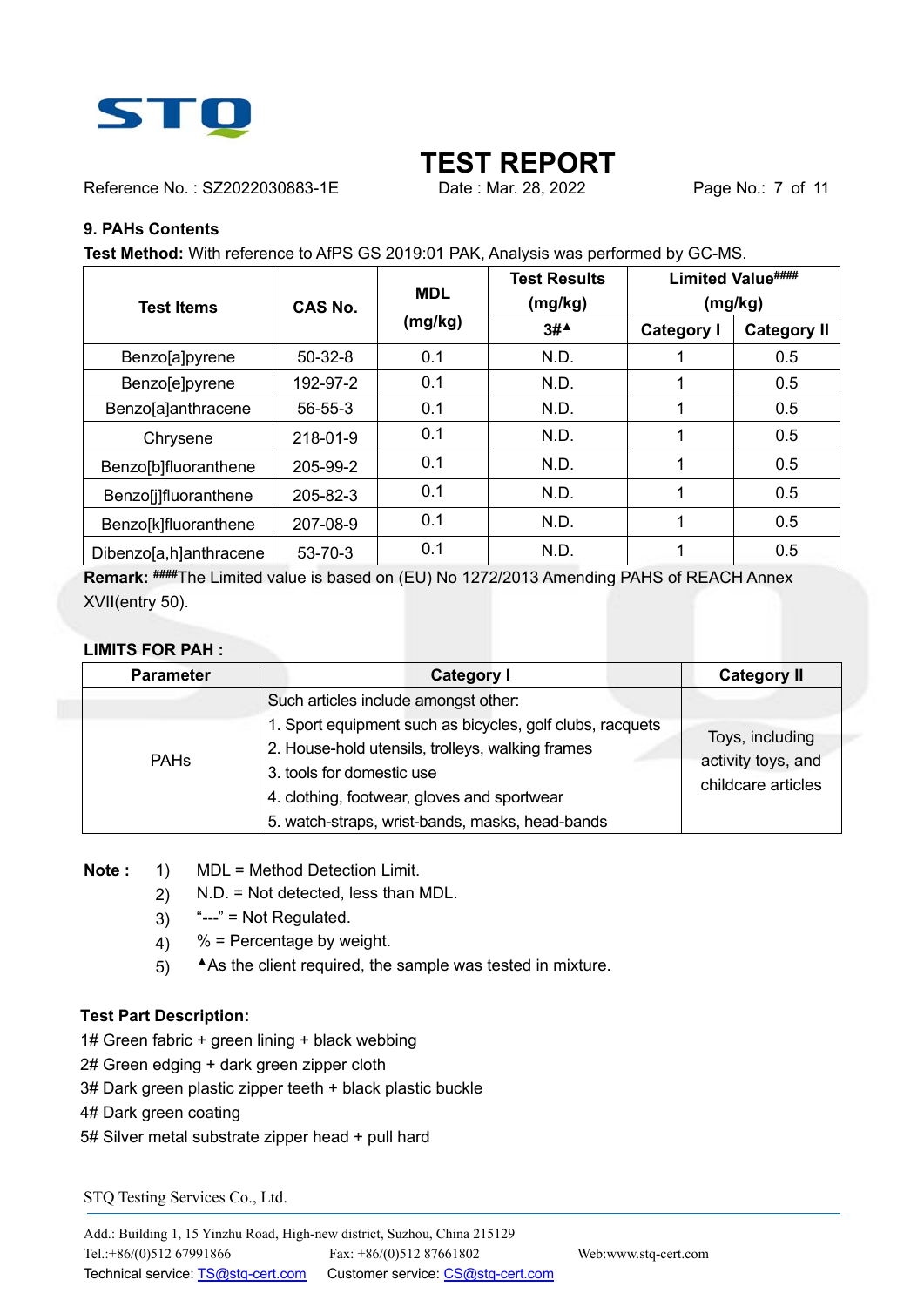

Reference No.: SZ2022030883-1E Date : Mar. 28, 2022 Page No.: 8 of 11

## **TEST REPORT**

### **SAMPLE PHOTOS**









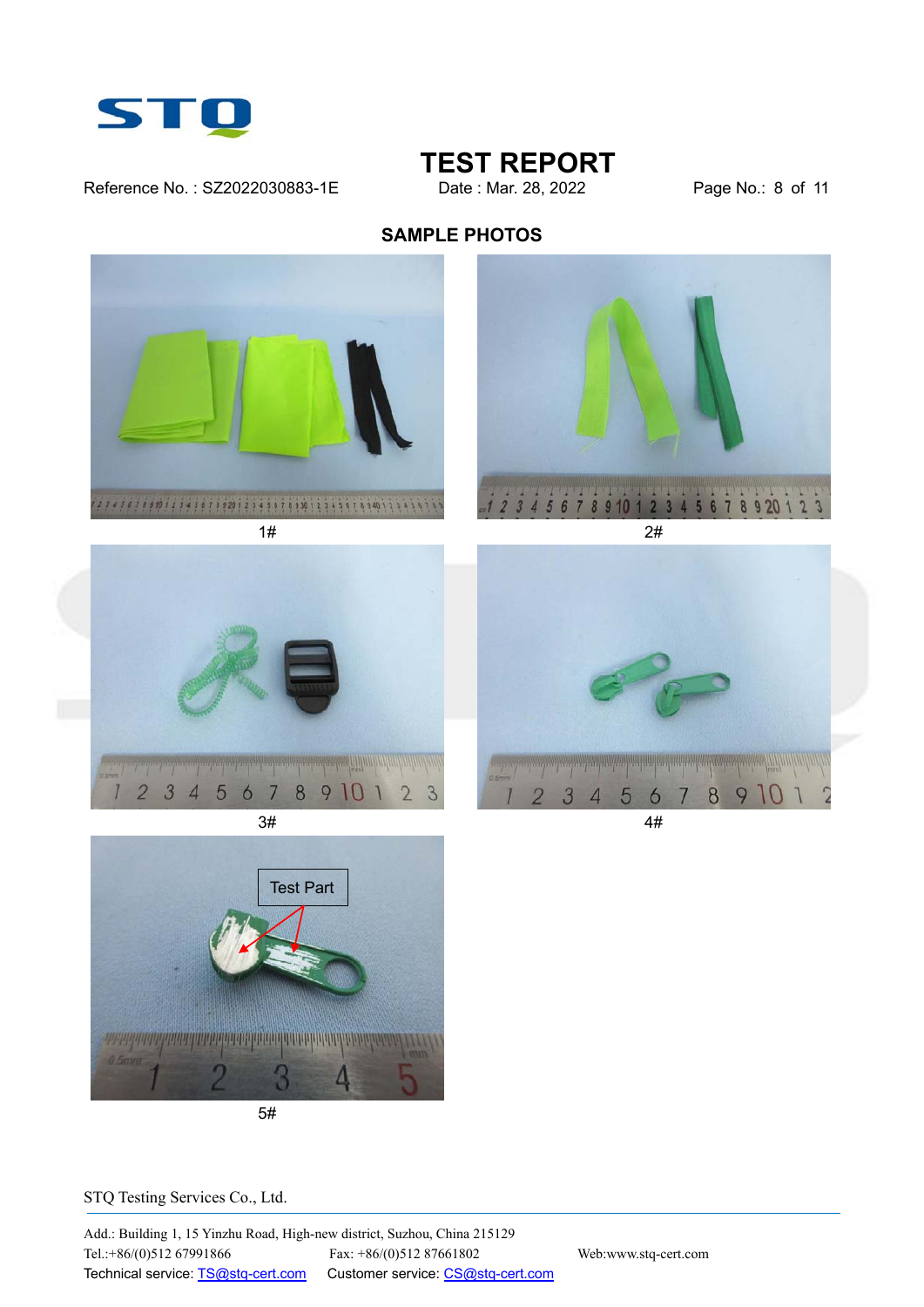

Reference No.: SZ2022030883-1E Date : Mar. 28, 2022 Page No.: 9 of 11

## **TEST REPORT**

### **PRODUCT PHOTO**



#### **REFERENCE PHOTOS**

The photos were submitted by the client, only for reference.







#### **\*\*\*\*\*\*\*\* END OF REPORT \*\*\*\*\*\*\*\*\***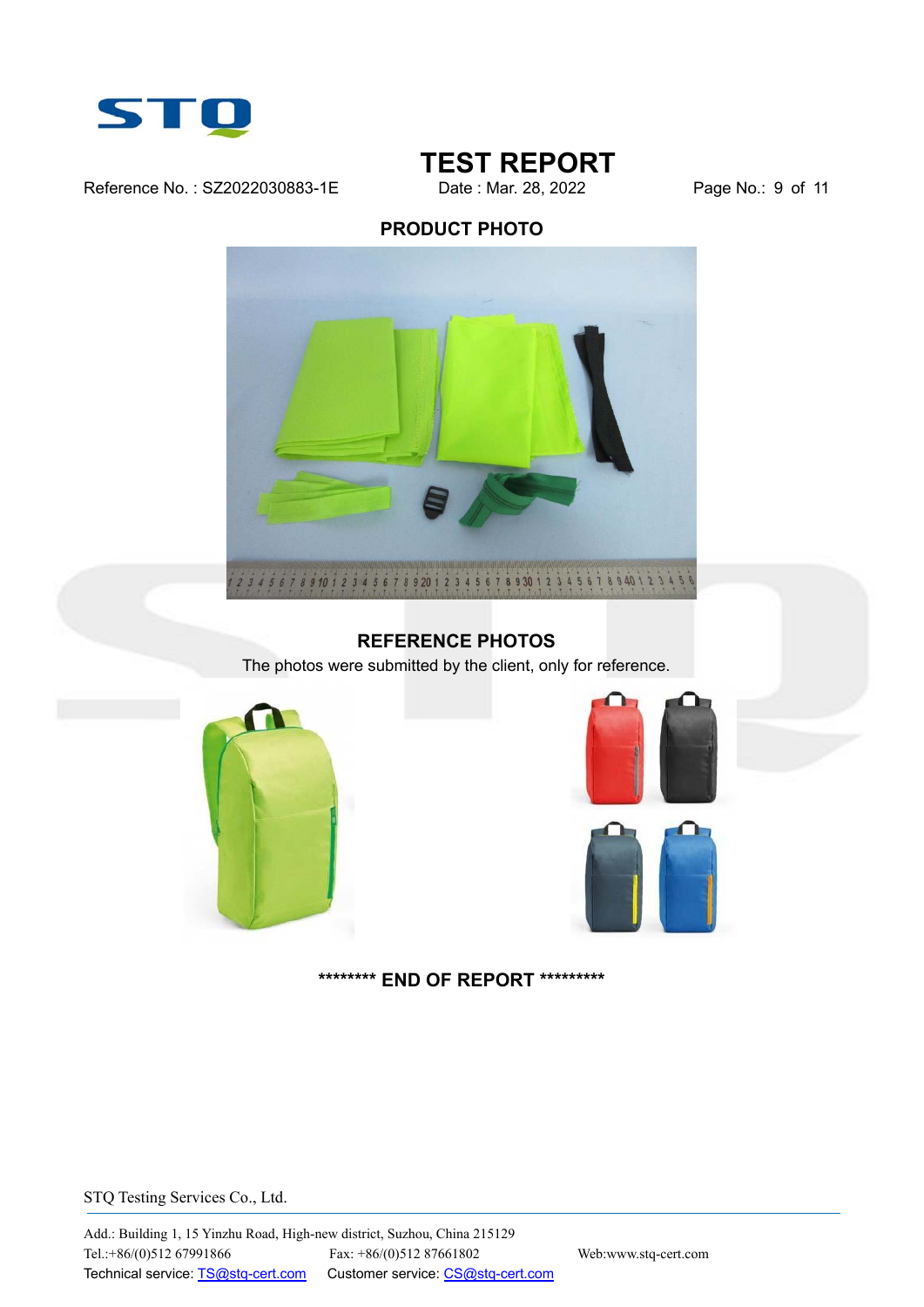

Reference No.: SZ2022030883-1E Date : Mar. 28, 2022 Page No.: 10 of 11

#### GENERAL CONDITIONS OF SERVICES

STQ Testing Services Co.,Ltd. (hereinafter "STQ"), The testing or examining under the request of the customer should obey terms as follow, according to regulation of "Contract Law of the People's Republic of China" on processing and undertaking contract, our company have legal right of termination without any reason and have the right to accept or refuse testing or examining request:

1. STQ only acts for the person or body originating the instructions (the"Clients"). No other party is entitled to give instructions, particularly on the scope of testing or delivery of report or certificate, unless authorized by the Clients.

- 2. Sample recycling: when the testing or examining is finished, the customer should recycle the sample. Within 30 days after issuing of testing report, if the customer could not recycle the sample or send notification of sample recycling in written (for example, if the sample belongs to consumables, toxic drugs, dangerous goods and other items that are not suitable for long-term storage, such as semi-finished products and fragile samples such as liquids and powders , the retention period will be shortened to 7 days ). After the retention period,STQ has the right to dispose of the sample arbitrarily without paying compensation or compensation to the customer and take no responsibility for the consequences that damages the customer's trade secrets and intellectual property rights due to the loss of the sample.
- 3. The delivery and return fee of the samples which need to do testing at STQ should be paied by the client. STQ will not bear the responsibility for the testing error that is caused by transporting, packaging and labelling.
- 4. The Clients shall always comply with the following before or during STQ providing its services:
- a) provide sample(s) and relevant data, at the same time, guarantee the consistence of the sample(s)'name they declared with the sample(s) or the goods provided. Otherwise, STO will not bear any relevant responsibilities;
- b) giving timely instructions and adequate information to enable STQ to perform the services effectively;
- c) supply, when requested by STQ, any equipment and personnel for the performance of the services;
- d) take all necessary steps to eliminate or remedy any obstruction in the performance of the services;
- e) inform STQ in advance of any hazards or dangers, actual or potential, associated with any order of samples or testing;
- f) provide all necessary access for STQ's representative to enable the required services to be performed effectively;
- g) ensure all essential steps are taken for safety of working conditions, sites and installations during the performance of services;
- h) fully discharge all its liabilities under any contract like sales contract with a third party, whether or not a report or certificate has been issued by STQ, failing which STQ shall be under no obligation to the Clients.
- 5. Subject to STQ's accepting the Client's instructions, STQ will issue reports or certificates which reflect statements of opinion made with due care within the scope of instructions but STQ is not obliged to report upon any facts outside the instructions, if there were any dissidence about the report or certificate, the Client should provide the written declaration to STQ within 15 days after the date receiving the report or certificate, otherwise, STQ will not hear the case after the date limit.
- 6. STQ is irrevocably authorized by the Clients to deliver at its discretion the report or the certificate to any third party when instructed by the Clients or where it implicitly follows from circumstances, trade custom, usage or practice as determined by STQ.
- 7. A test report will be issued in confidence to the Clients and it will be strictly treated as such by STQ. It may not be reproduced either in its entirety or in part and it may not be used for advertising or other unauthorized purposes without the written consent of STQ. The Clients to whom the Report is issued may, however, show or send it, or a certified copy thereof prepared by STQ, to his customer, supplier or other persons directly concerned. STQ will not, without the consent of the Clients, enter into any discussion or correspondence with any third party concerning the contents of the report unless required by the relevant governmental authorities, laws or court orders.
- 8. Applicants wishing to use STQ's reports in court proceedings or arbitration shall inform STQ to that effect prior to submitting the sample for testing.
- 9. The report will refer only to the sample tested and will not apply to the bulk, unless the sampling has been carried out by STQ and is stated as such in the Report. Also, the report is only for reference.
- 10. Any documents containing engagements between the Clients and third parties like contracts of sale, letters of credit, bills of lading, etc. are regarded as information for STQ only and do not affect the scope of the services or the obligations accepted by STQ.
- 11. If the Clients do not specify the methods/standards to be applied, STQ will choose the appropriate ones and further information regarding the methods can be obtained by direct contact with STQ, for the in-house method, STQ will only provide the summary.
- 12. No liability shall be incurred by and no claim shall be made against STQ or its servants, agents, employees or independent contractors in respect of any loss or damage to any such materials, equipment and property occurring whilst at STQ or any work places in which the testing is carried out, or in the course of transit to or from STQ or the said work places, whether or not resulting from any acts, neglect or default on the part of any such servants, agents, employees or independent contractors of STQ.
- 13. STQ will not be liable, or accept responsibility for any loss or damage howsoever arising from the use of information contained in any of its reports or in any communication whatsoever about its said tests or investigations.
- 14. Except for term 11 and term 12, if the test sample is damaged due to the negligence of ZOTAC, the total compensation for loss and damage to the sample or loss to the customer shall not exceed twice of the test service fee.
- 15. In the event of STQ prevented by any cause outside STQ's control from performing any service for which an order has been given or an agreement made, the Clients shall pay to STQ:
- a) the amount of all abortive expenditure actually made or incurred;
- b) a proportion of the agreed fee or commission equal to the proportion (if any) of the service actually carried out by STQ, and STQ shall be relieved of all responsibility whatsoever for the partial or total non-performance of the required service.

STQ Testing Services Co., Ltd.

Add.: Building 1, 15 Yinzhu Road, High-new district, Suzhou, China 215129 Tel.:+86/(0)512 67991866 Fax: +86/(0)512 87661802 Web:www.stq-cert.com Technical service: TS@stq-cert.com Customer service: CS@stq-cert.com